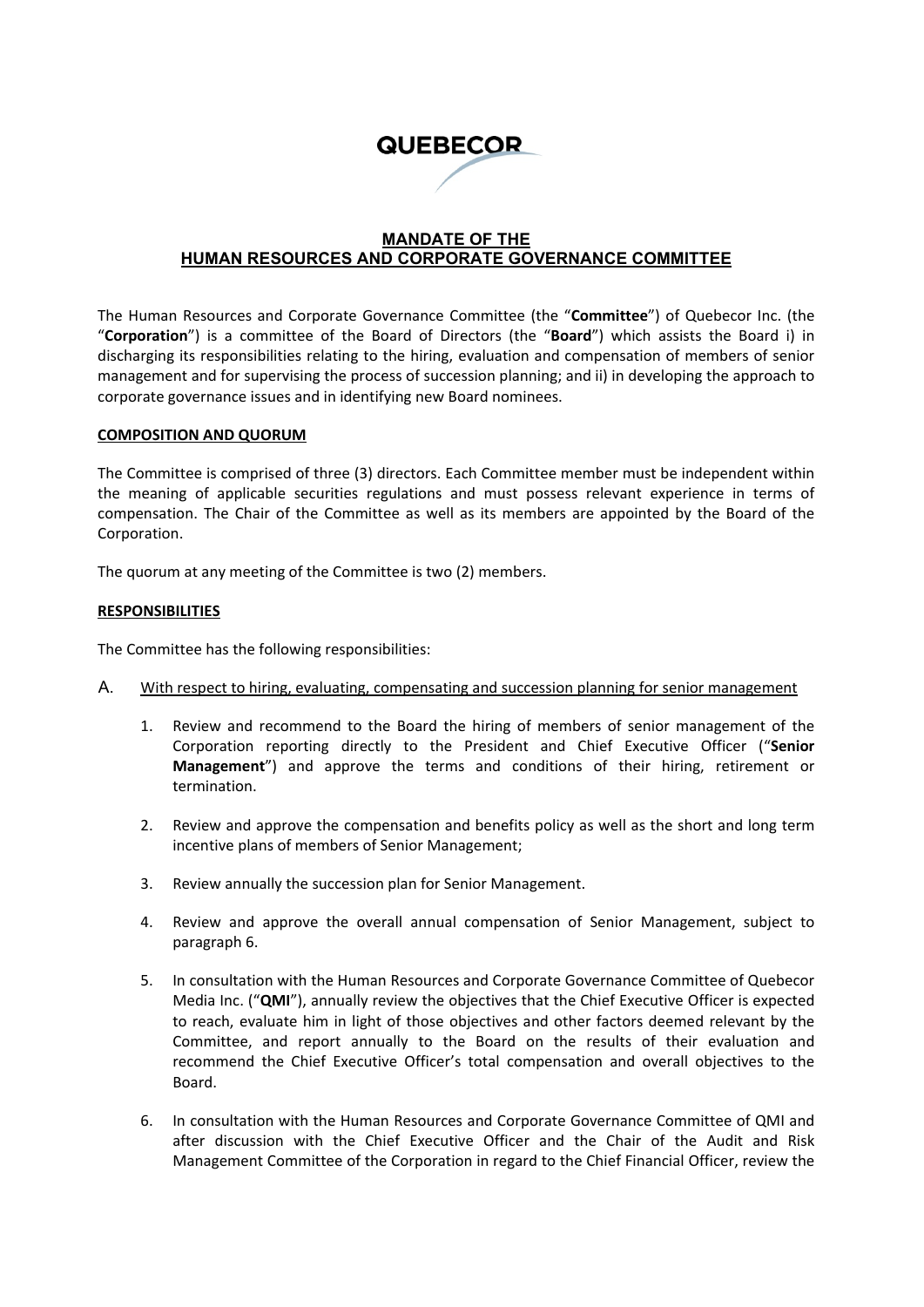performance assessment of the Chief Financial Officer and of the Chief Operating Officer and recommend their total compensation and overall objectives to the Board.

- 7. Determine grants of stock options under the Corporation's stock option plan and make appropriate recommendations to the Board.
- 8. In collaboration with the Human Resources and Corporate Governance Committee of QMI, take all decisions in connection with the deferred share units plan of the Corporation.
- 9. Ensure that the policies and compensation programs in place do not encourage Senior Management to take excessive risks or make profitable short‐term decisions that could undermine the long‐term viability of the Corporation.
- 10. Review the disclosure regarding the compensation of Senior Management before its publication in the Corporation's Management Proxy Circular.

### B. With respect to the compensation of directors

1. Review periodically the compensation of directors, of Vice Chair(s) of the Board and of the Chair of the Board and make the appropriate recommendations to the Board as to the amount and method of compensation.

## C. With respect to the compensation structure

- 1. Ensure that the Corporation has a competitive compensation structure so as to attract, motivate and retain competent personnel that is required to meet its business objectives.
- 2. Decide all matters and do all things regarding compensation and employee benefits, as required by any statute or regulation or by any authority having jurisdiction.
- 3. Determine and review, in regard to members of Senior Management, the overall compensation and employee benefit policies, bonus, incentive or profit‐sharing plans as well as retirement plans of the Corporation and of those of its subsidiaries that do not have a human resources and corporate governance committee according to their level of competitiveness and retention.
- 4. Promote harmonization among the compensation and employee benefit plans offered by the Corporation's subsidiaries.

#### D. With respect to Board composition and Board succession planning

- 1. In collaboration with the Chair of the Board, evaluate the size and composition of the Board and its committees to promote effective decision making, and make the appropriate recommendations to the Board.
- 2. Develop and review, as needed, criteria for selecting directors in order to ensure a good dynamic on the Board. To do so, the Committee assesses the qualifications, personal qualities, business background and diversified experience of the Board members and the Corporation's needs.
- 3. Measure annually the effectiveness of the Policy on selecting candidates for director positions and on diversity among directors.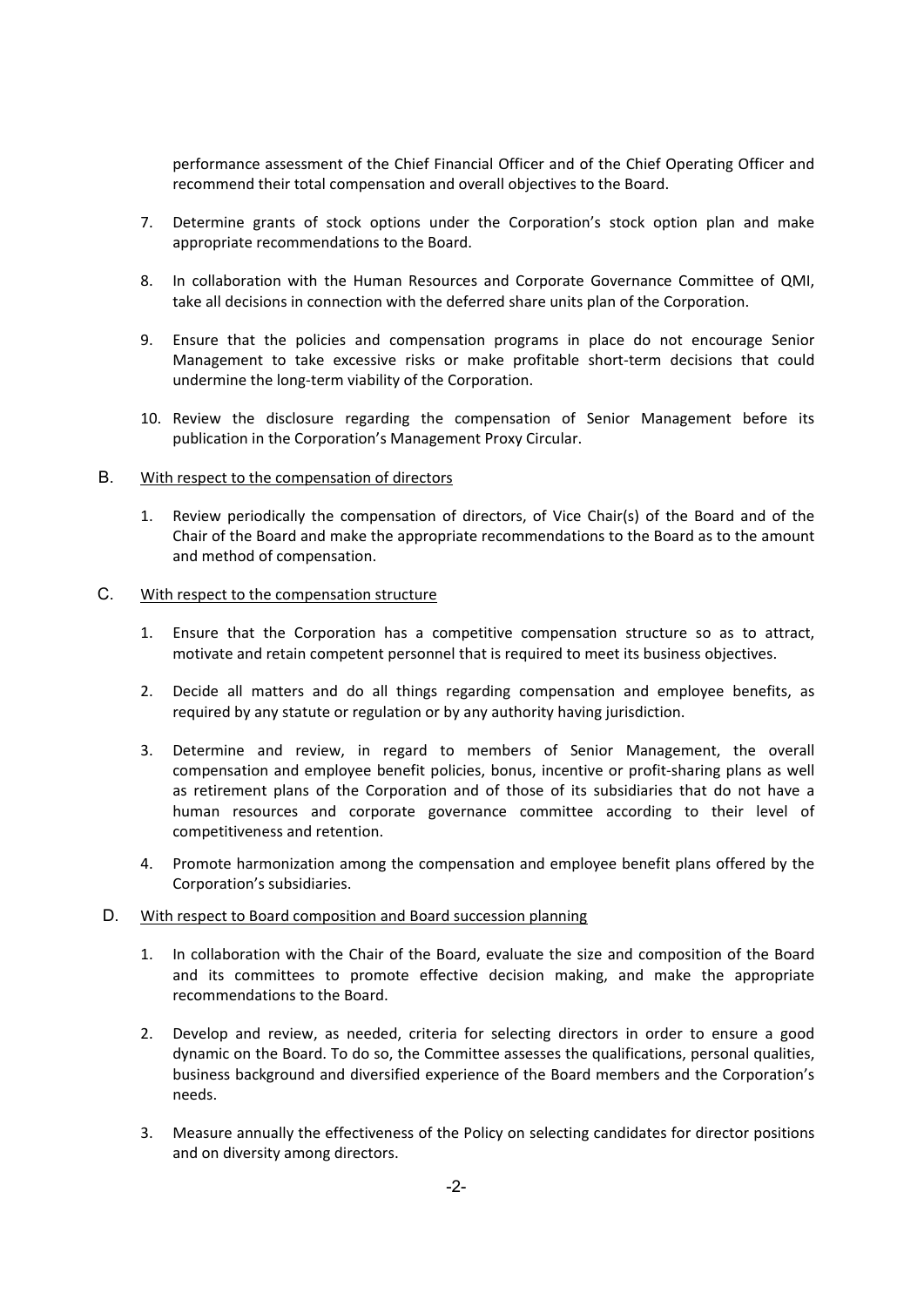- 4. Identify candidates qualified to become Board members and ensure that they have the availability required to fulfill the duties of a director the whole in conformity with the Policy on selecting candidates for director positions and on diversity among directors. Recommend to the Board that such candidates be nominated for election at the next annual meeting of shareholders.
- 5. Ensure that a process is in place to evaluate the efficiency of the Board, its committees and members.

## E. With respect to mandates and position descriptions

1. Review annually the mandates of the Board and its committees and the position descriptions of the Chair of the Board and of its committees under its jurisdiction and make appropriate recommendations to the Board.

## F. With respect to corporate governance matters

- 1. Recommend to the Board the corporate governance practices it deems appropriate.
- 2. Supervise disclosure of the Corporation's corporate governance practices.
- 3. Ensure that a code of ethics supporting the respect for values responding to the usual integrity standards within corporations is in place, released and enforced. Examine and approve all amendments to this code of ethics.
- 4. Approve any waiver from compliance with the code of ethics to directors and officers of the Corporation and ensure disclosure of any such waiver in accordance with applicable rules and regulations.
- 5. Review on a regular basis the Corporation's policies that are under the Committee's responsibility.
- 6. Examine new corporate governance rules and the various reports and assessments that relate to the Corporation, including reports from proxy advisory firms and make the appropriate recommendations to the Board.
- 7. Review and approve, given the new corporate governance rules, the governance information to be included in the Corporation's management proxy circular.
- 8. Review the independence of directors and make the appropriate recommendations to the Board.
- 9. Review, if needed, shareholders' proposals.
- 10. Implement measures to provide directors with all the support they require in order to fully perform their duties. Develop orientation and training programs for directors, if necessary.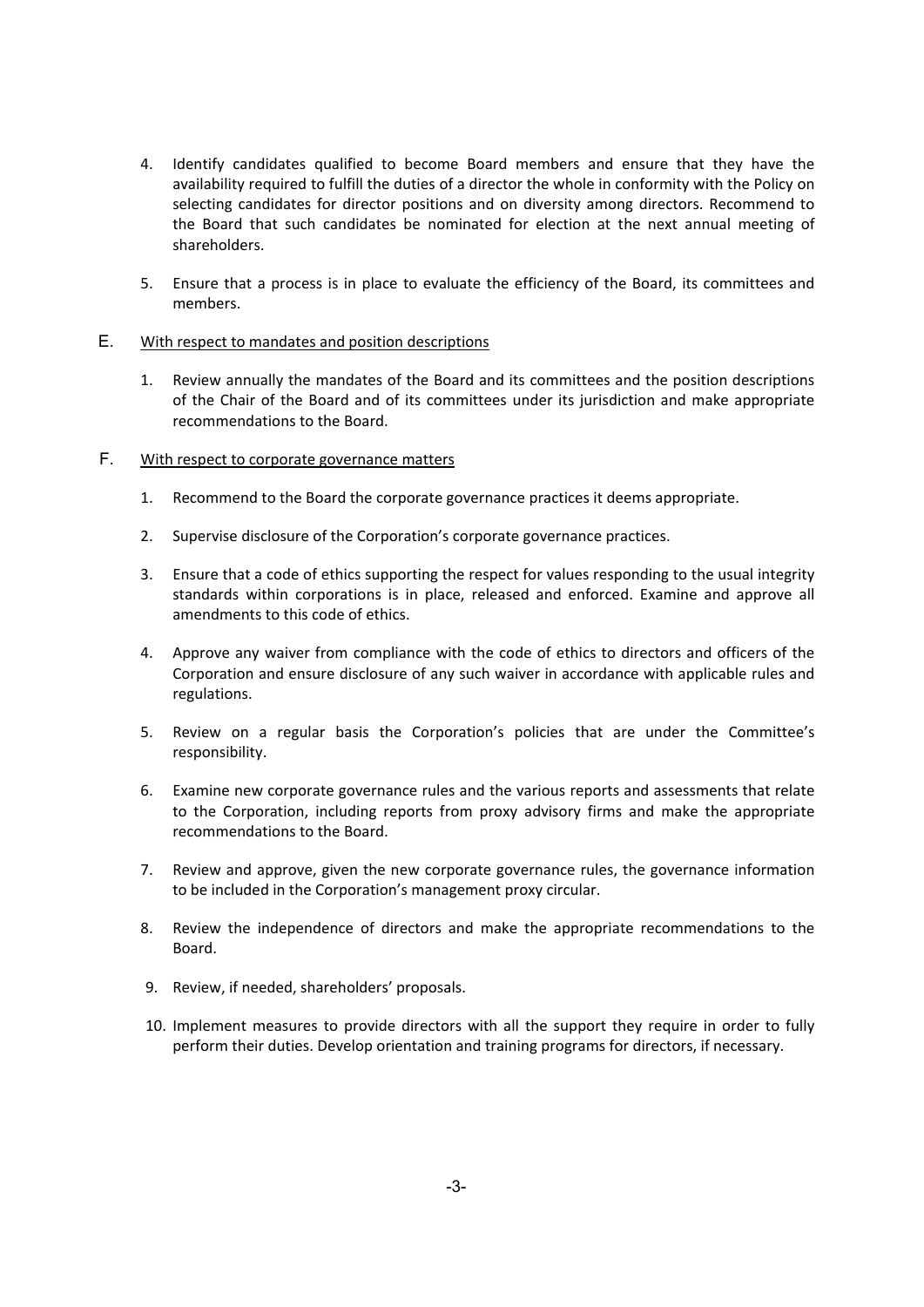- 11. Ensure the efficiency of the Board, its management quality and the communication methods between the Board and management, particularly with regard to the purpose of the Corporation as an organization, with the aim of facilitating the Board's autonomous functioning from management.
- 12. If circumstances so justify, examine and approve all requests for hiring of an independent advisor by a director at the Corporation's expense, other than requests from a committee of the Board of the Corporation.
- G. With respect to Corporate Social Responsibility
	- 1. Review annually the Corporation's orientations and initiatives in Corporate Social Responsibility.
	- 2. Review and monitor trends in Corporate Social Responsibility.
	- 3. Report to the Board on the Corporation's orientations and initiatives in Corporate Social Responsibility.

#### **METHOD OF OPERATION**

- 1. The Committee holds four (4) meetings a year, or more often if required.
- 2. The Secretary or Assistant Secretary acts as the Committee's Secretary.
- 3. The Chair of the Committee establishes the agenda for each meeting of the Committee in consultation with the Secretary or the Assistant Secretary and the Vice President, Human Resources or the person responsible for human resources. The agenda and the appropriate material for each meeting are provided to members of the Committee well in advance.
- 4. The Chair of the Committee reports to the Board about the Committee's proceedings and recommendations. The minutes of meetings of the Committee are submitted to the Board for information purposes.
- 5. The Committee members meet on a regular basis without management being present.
- 6. The Committee may, when circumstances dictate, retain the services of external advisors and fix their remuneration, subject to its advising the Chair of the Board.
- 7. Resolutions in writing, signed by all the members of the Committee, are as valid as if they had been passed at a meeting of the Committee.
- 8. The Committee reviews annually its mandate and the position description of its Chair and makes the appropriate recommendations to the Board.
- 9. The Committee annually provides the Board with a certification confirming that all required elements included in its mandate were covered.